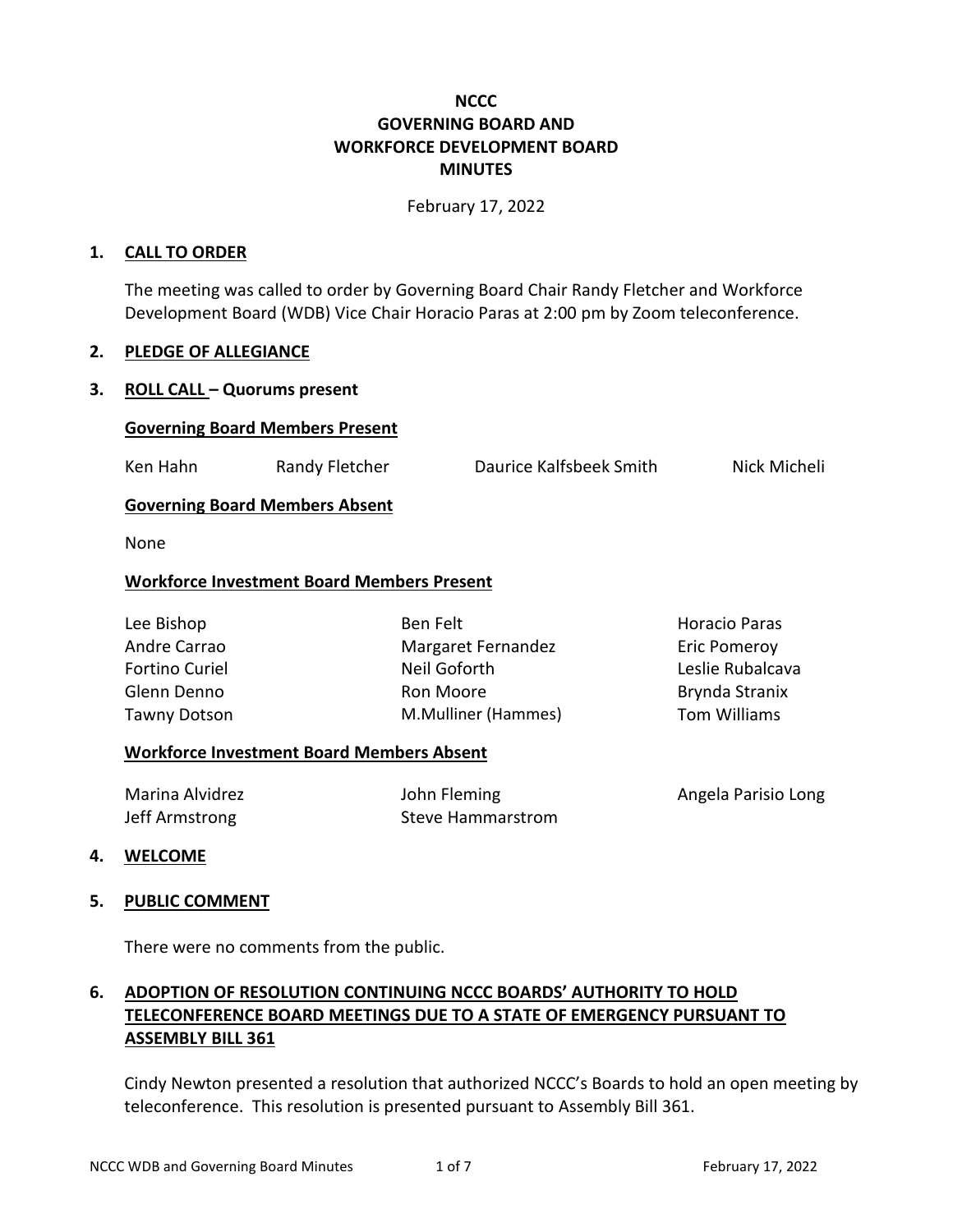*WDB Action:* On a motion by Ben Felt and seconded by Andre Carrao, the WDB adopted Board Resolution No. 22-01 Authorizing Remote Teleconference Meetings Pursuant to Govt. Code §54953(e) as amended by Assembly Bill 361. *Motion Carried by roll call vote.*

*Governing Board Action:* On a motion by Ken Hahn and seconded by Nick Micheli, the Governing Board adopted Board Resolution No. 22-01 Authorizing Remote Teleconference Meetings Pursuant to Govt. Code §54953(e) as amended by Assembly Bill 361. *Motion Carried by roll call vote.*

## **7. WORKFORCE DEVELOPMENT BOARD APPOINTMENTS**

*Governing Board Action:* On a motion by Ken Hahn and seconded by Nick Micheli, the Governing Board appointed Tawny Dotson, President of Yuba College; Tom Williams, President/GM of Yuba River Moulding & Millwork; and Marina Alvidrez, Director of Human Resources with Hard Rock Hotel & Casino, to the Workforce Development Board. *Motion Carried by roll call vote.*

### **8. APPROVAL OF REVISED GOVERNING BOARD BYLAWS**

A revision to the Governing Board Bylaws was presented that would change the officers' terms of office from a one year term to a two year term. Article VI.B and C would state the Chair and Vice Chair shall serve two year terms and the election of officers shall be held every two years at the first meeting of every odd numbered year.

*Governing Board Action:* On a motion by Ken Hahn and seconded by Daurice Kalfsbeek Smith, the Governing Board adopted the revised NCCC Governing Board Bylaws as presented. *Motion Carried by roll call vote.*

## **9. APPROVAL OF REVISED WORKFORCE DEVELOPMENT BOARD BYLAWS**

A revision to the WDB Bylaws was presented that would change WDB officers' terms of office from a one year term to a two year term. Article VII, Sections 2 and 3 would state the Chair and Vice Chair shall serve two year terms and the election of officers shall be held every two years at the first meeting of every odd numbered year.

*WDB Action:* On a motion by Neil Goforth and seconded by Ben Felt, the WDB adopted the revised NCCC Workforce Development Board Bylaws as presented. *Motion Carried by roll call vote.*

### **10. ELECTION OF GOVERNING BOARD VICE CHAIR**

Nominations for Governing Board Vice Chair were taken from the floor.

*Governing Board Action:* On a motion by Ken Hahn and seconded by Daurice Kalfsbeek Smith, the Governing Board elected Nick Micheli to serve as Vice Chair. *Motion Carried by roll call vote.*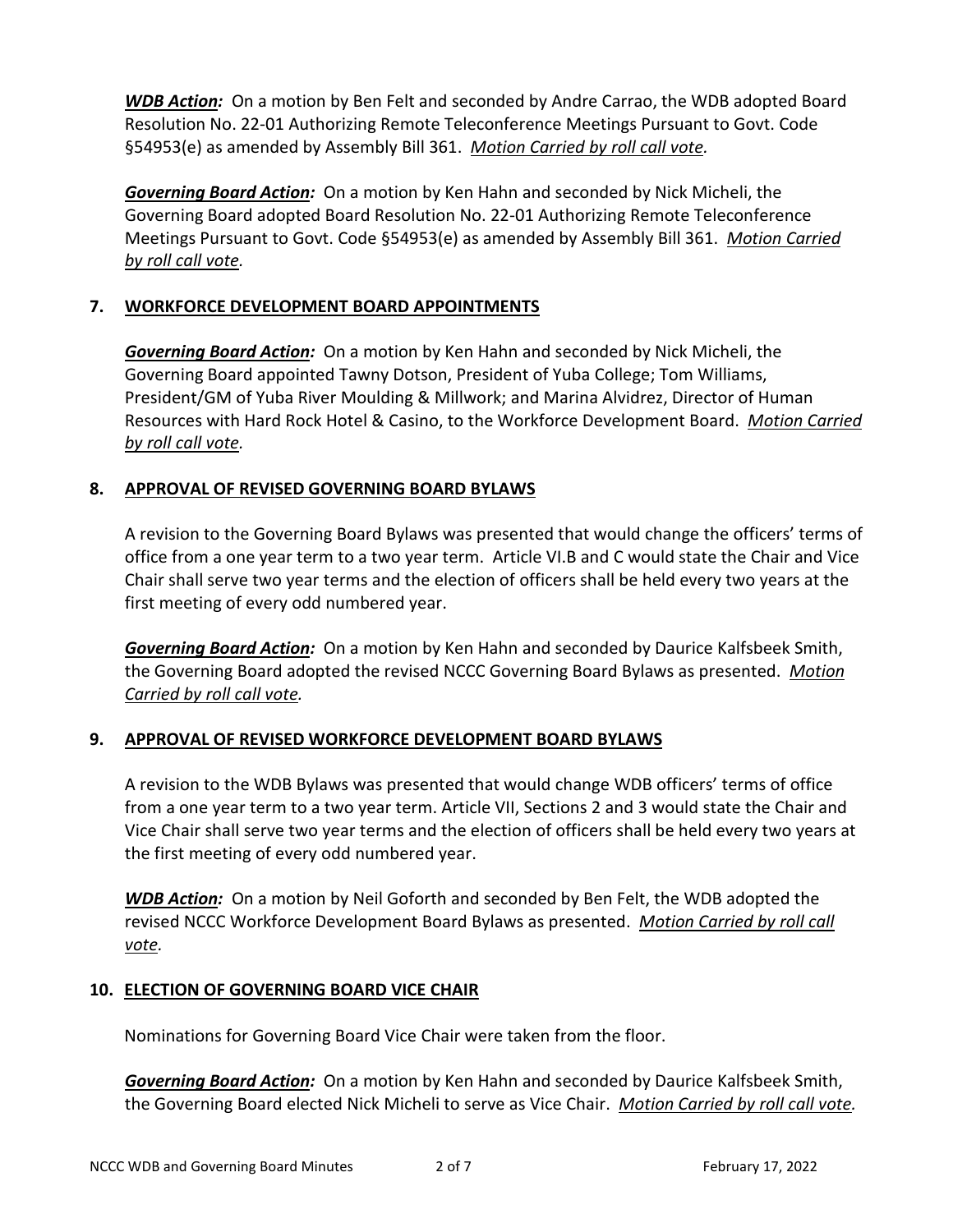## **11. APPROVAL TO EXTEND TERMS OF GOVERNING BOARD AND WDB OFFICERS UNTIL THE NEXT ELECTIONS IN 2023**

*WDB Action:* On a motion by Andre Carrao and seconded by Ben Felt, the WDB approved to extend the terms of the WDB officers until the next elections in 2023. *Motion Carried by roll call vote.*

*Governing Board Action:* On a motion by Ken Hahn and seconded by Nick Micheli, the Governing Board approved to extend the terms of the Governing Board officers until the next elections in 2023. *Motion Carried by roll call vote.*

### **12. GOVERNING BOARD CHAIR PASSES MEETING OVER TO WDB VICE CHAIR**

### **13. APPROVAL OF MINUTES**

*WDB Action:* On a motion by Ben Felt and seconded by Andre Carrao, the WDB approved the minutes of the November 18, 2021 board meeting as presented. Tawny Dotson and Tom Williams abstained. *Motion Carried by roll call vote.*

*Governing Board Action:* On a motion by Nick Micheli and seconded by Daurice Kalfsbeek Smith, the Governing Board approved the minutes of the November 18, 2021 board meeting as presented. Ken Hahn abstained. *Motion Carried by roll call vote.*

## **14. DIRECTOR'S REPORT**

*Grant Funding Update:* Cindy Newton reported on NCCC's special grant funding.

- NCCC has been awarded \$1.5 million for a Special Populations grant. This grant combines several other grants that NCCC has previously received funding for. NCCC selected 5 populations to serve under this grant – English language learners, homeless and housing insecure, justice-involved individuals, people with disabilities, and veterans. These funds will serve 300 individuals for the grant period January 1, 2022-December 31, 2023. Kudos to the AJCC staffs for their great efforts in serving different population groups. A press release will be released soon.
- NCCC's contract with SETA for CAREER National Dislocated Worker (NDWG) grant funds has been initiated. This is a \$900,000 grant to serve dislocated workers including long-term unemployed individuals.

*Regional/State Monitoring:* NCCC has not received EDD program and fiscal review reports for this year. However, draft reports were received for 2 reviews conducted 2 years ago. The findings on those reports were previously reported to the boards. Program and fiscal reviews were conducted for the Workforce Accelerator grant, which has ended, with no findings. The NDWG Trade grant has ended as well, and no findings were cited in that monitoring review. A fiscal review was conducted for the Prison to Employment grant with no findings cited. A program review is currently being done on that grant.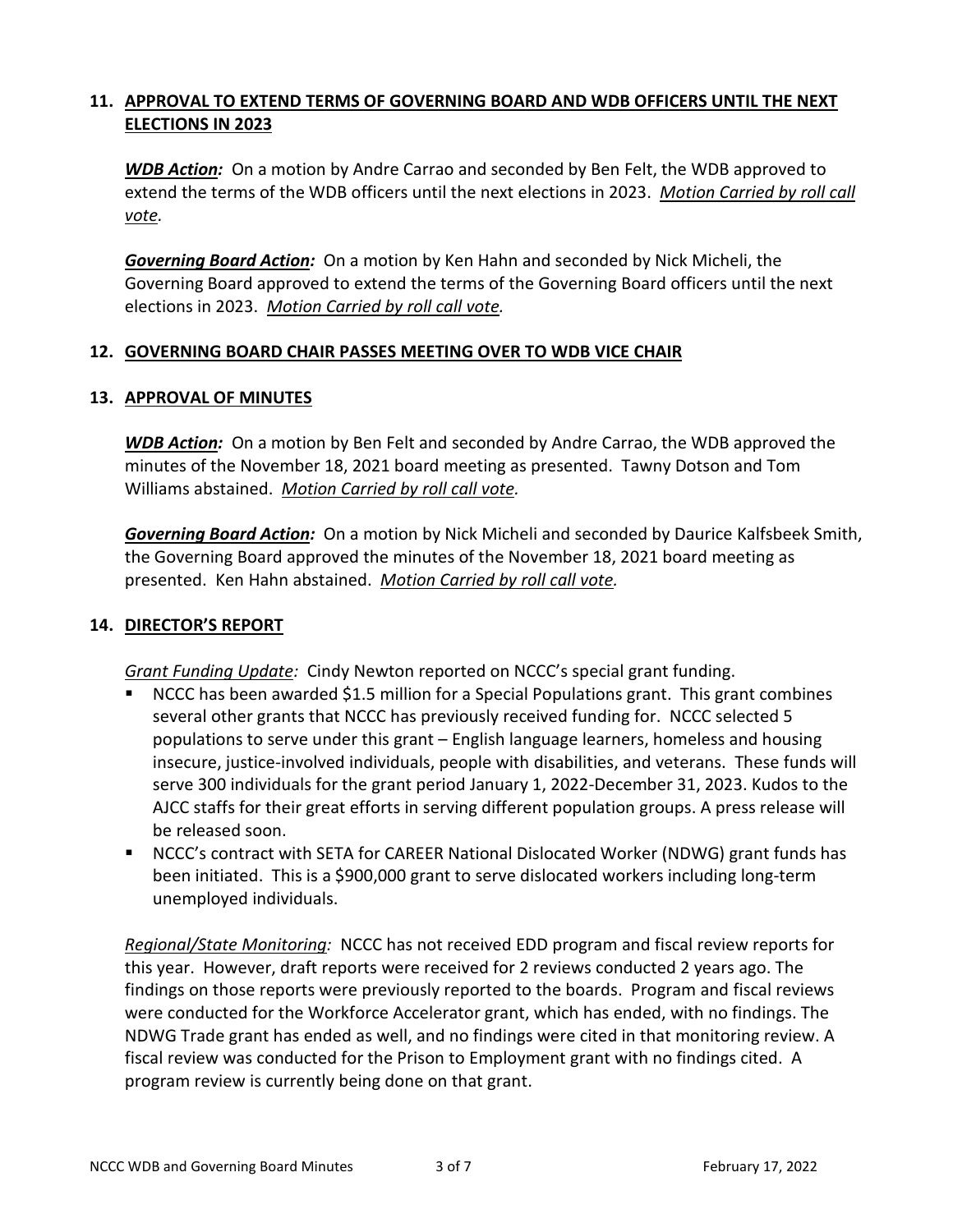*AJCC Certification:* Continuing the AJCC Certification Process, NCCC worked with each of the AJCCs on developing Continuous Improvement Plans on how they plan to improve their services. WDB member Ron Moore participated in the review of the plans which concluded on December 31. These plans will be reviewed periodically with the AJCCs to see how they're progressing. The plans are available should any board members wish to look at them.

## **15. APPROVAL OF NEW GRANT APPLICATIONS**

**WORKFORCE ACCELERATOR FUND 10 - HOMELESS TO HOPEFUL 2.0** 

Liz Bosley said NCCC applied for a Workforce Accelerator 10 grant titled Homeless to Hopeful 2.0. The project's goal is to expand the earlier Accelerator 8.0 project to serve homeless and justiceinvolved clients on a broader scale across the NCCC region. AJCC staff will expand their presence to county probation offices and county housing developments. The application is requesting \$500,000 to serve 75 individuals for the grant period June 1, 2022-December 31, 2023.

*WDB Action:* On a motion by Ben Felt and seconded by Margaret Fernandez, the WDB approved the Workforce Accelerator Fund 10 grant application and authorized the Executive Director to finalize any award. *Motion Carried by roll call vote.*

*Governing Board Action:* On a motion by Daurice Kalfsbeek Smith and seconded by Nick Micheli, the Governing Board approved the Workforce Accelerator Fund 10 grant application and authorized the Executive Director to finalize any award. *Motion Carried by roll call vote.*

**GOOD JOBS CHALLENGE** 

Cindy Newton said NCCC, in collaboration with the Yuba-Sutter Economic Development Corporation and several local agencies, has applied for the Good Jobs Challenge grant. This is a highly competitive federal grant with about 500 applications expected to be submitted and about 50 grants planned to be awarded. The application is requesting \$7,885,962 to serve 520 individuals for the grant period July 1, 2022-September 30, 2027. The goal of the grant is to develop new trainings and expand existing trainings in various industries. This project is a partnership between training providers and local employers who would provide internships and subsequent full-time jobs. Cindy Newton thanked Brynda Stranix for her assistance with the grant application.

*WDB Action:* On a motion by Brynda Stranix and seconded by Margaret Fernandez, the WDB approved the Good Jobs Challenge grant application and authorized the Executive Director to finalize any award. *Motion Carried by roll call vote.*

*Governing Board Action:* On a motion by Ken Hahn and seconded by Nick Micheli, the Governing Board approved the Good Jobs Challenge grant application and authorized the Executive Director to finalize any award. *Motion Carried by roll call vote.*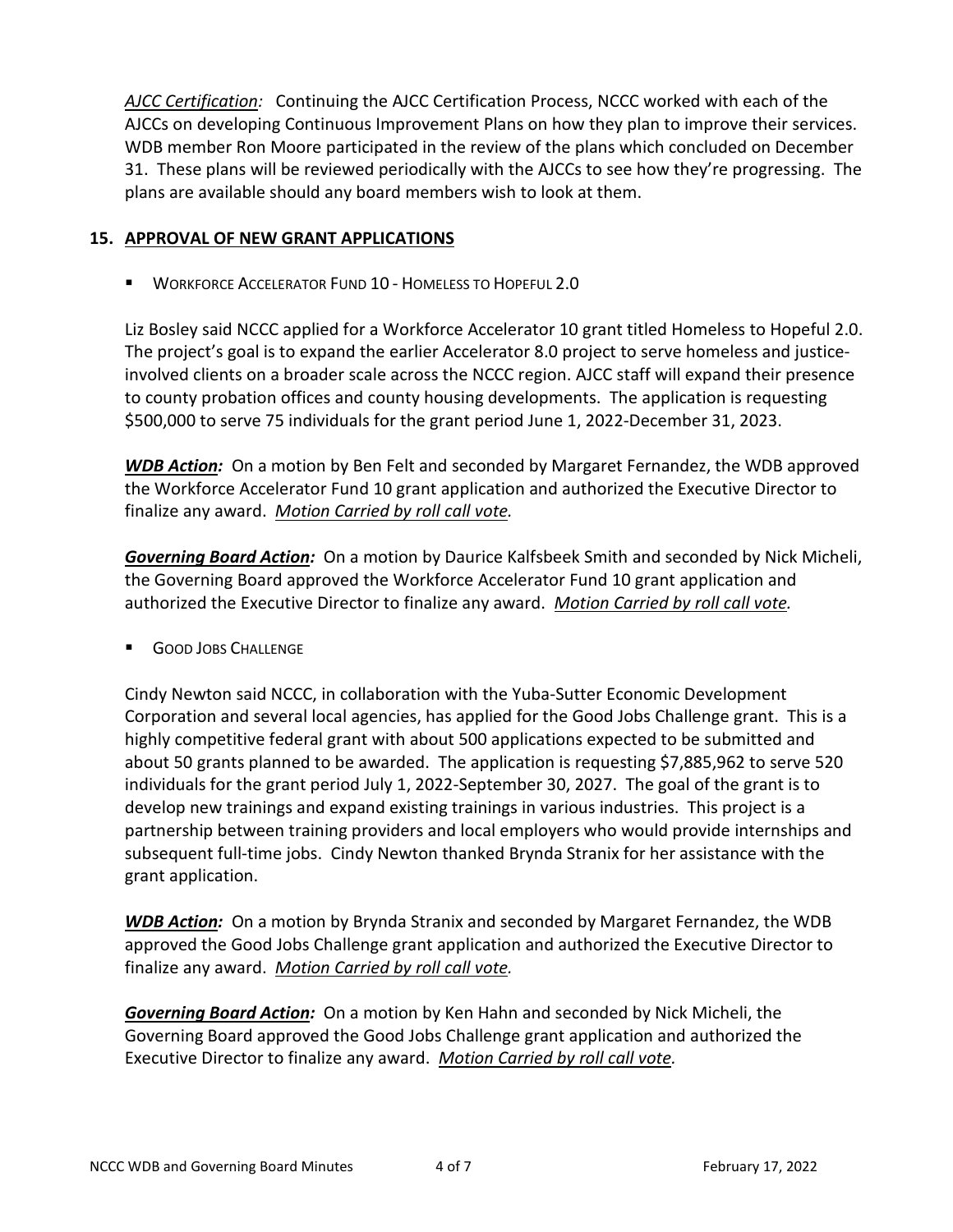## **16. FISCAL COMMITTEE REPORT**

Margaret Fernandez reported on the Fiscal Committee meeting held a couple of weeks ago. The Committee was happy to have Andre Carrao join the Committee. Staff updated the Committee on the status of NCCC's special grants and reviewed the Adult and Dislocated Worker training expenditures which are on target for the PY 2021-22 second quarter.

## **17. PRESENTATION – ORLAND BOWL**

WDB Board Member Andre Carrao gave a presentation about his Glenn County business Orland Bowl a family owned and operated bowling center established in 1979. Andre showed photos and spoke about the history and development of Orland Bowl. He talked about their involvement and commitment to the youth, special education groups and schools in Glenn County. Andre mentioned that through the WIOA program and the Glenn County Youth Employment Services (YES) program Orland Bowl has provided work experience training to about 20-25 youth over the years and hiring a number of them. He shared a success story of a foster youth who worked at Orland Bowl through high school and college, graduated as an engineer and is employed at Tesla. Andre said he is grateful to participate in programs like YES and WIOA helping youth develop valuable work skills and help his business as well.

## **18. LABOR MARKET INFORMATION OVERVIEW**

Luis Alejo, EDD Northern Area Labor Market Consultant, provided an update from last year's overview of 3<sup>rd</sup> quarter 2019 to 3<sup>rd</sup> quarter 2020 employment data. The presentation included comparative unemployment rates, employment trends, and a look at  $1<sup>st</sup>$  quarter 2020 compared to 1<sup>st</sup> quarter 2021 employment change. Average total industry jobs in NCCC declined from 68,197 in 1<sup>st</sup> Quarter 2020 to 65,496 in 1<sup>st</sup> Quarter 2021 resulting in a loss of 2,701 jobs. Charts with monthly data from 2019-2021 for the NCCC region and for each of the counties were also displayed showing how things have transpired in terms of the pandemic's impact on labor force and industry.

### **19. PROGRAM PERFORMANCE REPORT**

Cindy Newton reviewed program performance outcomes for the second quarter. Comparisons were made to last year's numbers which showed increases in Adult program outcomes. Wages in the Adult program were very impressive up by \$3.00/hr. Decreased enrollments in the Dislocated Worker program and Youth program outcomes remained about the same as last year. Ms. Newton reported on NCCC's special grant projects: The Olam/Land O'Lakes closure grant and the Veterans grant both ended in December and well exceeded planned numbers. The projects providing services to the Disabled, Homeless, Offenders, and English Language Learners are all progressing well. National Dislocated Worker Grants – Yuba County Wildfire and COVID-19 – are also doing well. The COVID-19 grant has been extended for another year with an additional \$400,000.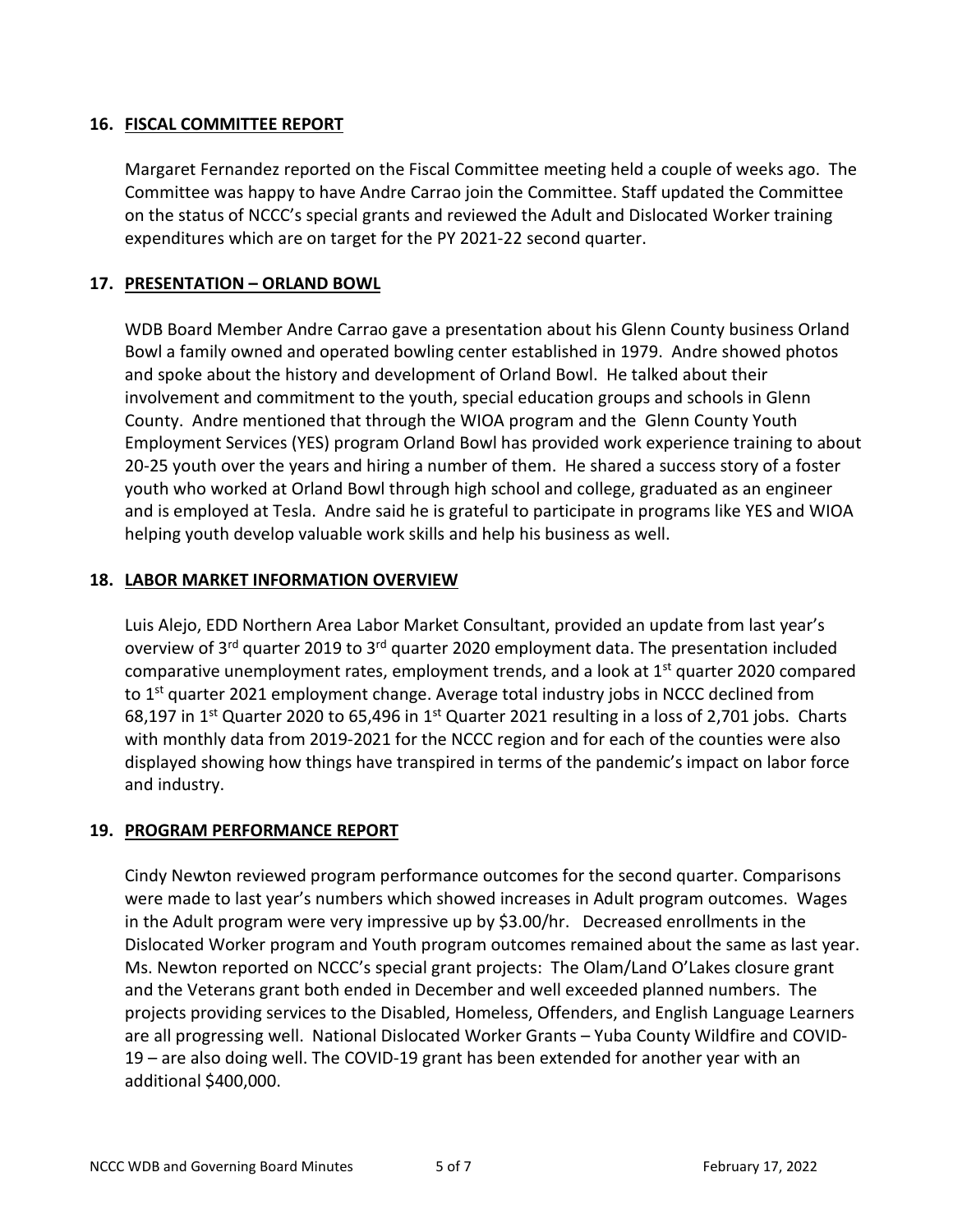## **20. SERVICE PROVIDER PROGRAM UPDATES**

*Upward Bound (UB):* Upward Bound's Director Maria Moreno provided a program update. Upward Bound is planning their summer program which will be their first full in-person program since 2019. Virtual services that were provided during the pandemic that will continue include online tutoring and a variety of workshops. In-person college trips will take place during spring break. Community college bound students will be offered an in-person workshop on March 2. The 6-week summer program will begin June 12 with over 200 students.

*Colusa One Stop/AJCC:* Colusa One Stop Interim Director Angie O'Canas said One Stop staff met with Morning Star to aid in recruiting truck drivers and possibly assist with driving fees. In January, Colusa One Stop provided services to 8 cadets in the Wildland Fire Academy. Colusa County Office of Education's CNA training was pushed from April to June in hopes to serve recently graduated high school students. Colusa One Stop welcomed 2 new staff members, Workforce Development Specialist Alyna Hernandez and Staff Assistant Marina Ambriz. The Volunteer Income Tax Assistance (VITA) program began on February 2 with three volunteers and is being overseen by Alyna Hernandez.

*Glenn County One Stop/AJCC:* Glenn County Community Action Manager Yassi Lam recognized their co-located partner Glenn County Health & Human Services Agency CalWORKs program for their help through recent staffing challenges allowing them to stay open full time after the holidays. Glenn County Office of Education's (GCOE) YES program spring session started this week and will run through May. Glenn County AJCC sponsored close to 15 medical assistant students with GCOE and are preparing them to start their clinical work experience training next week. Staff is seeing interest in various trainings such as truck driving, pharmacy technician, firefighter, police academy, veterinary assistant and welding. Staff is also assisting individuals with job search and work-based learning opportunities. Glenn AJCC is averaging about 37 job listings each month. A Financial Literacy/Basic Budgeting virtual workshop is planned to be held in March. Glenn AJCC will participate in the  $8<sup>th</sup>$  Grade Career Exploration Series in late March through early April. Staff expects to connect with 180 students across Glenn County to talk about jobs in Human Services and Workforce Development. Glenn AJCC support their Community Action peers in the Point-in-Time Homeless Count next week.

*Sutter One Stop/AJCC:* Sutter County One Stop Director Rinky Basi said the One Stop staff has been busy with recruitment and offering various workshops. A Dental class of about 15 students from Sutter, Yuba and Colusa AJCCs is preparing to go out on clinical sites. The One Stop just completed a series of work readiness workshops with the Independent Living Program for foster youth. There are currently 22 individuals in Work Experience activities and about 5 participants in On-the-Job Training (OJT). There have been 26 OJTs this program year. Recruitment is currently underway for the Pre-apprenticeship class in April. The first orientation was held yesterday. Staff are currently working on 50 job orders that are posted. The One Stop is hosting in-person job fairs. A job fair was held last week and the next one is scheduled in March. Sutter One Stop will continue to provide virtual AJCC services that proved to be successful along with all usual in-person services.